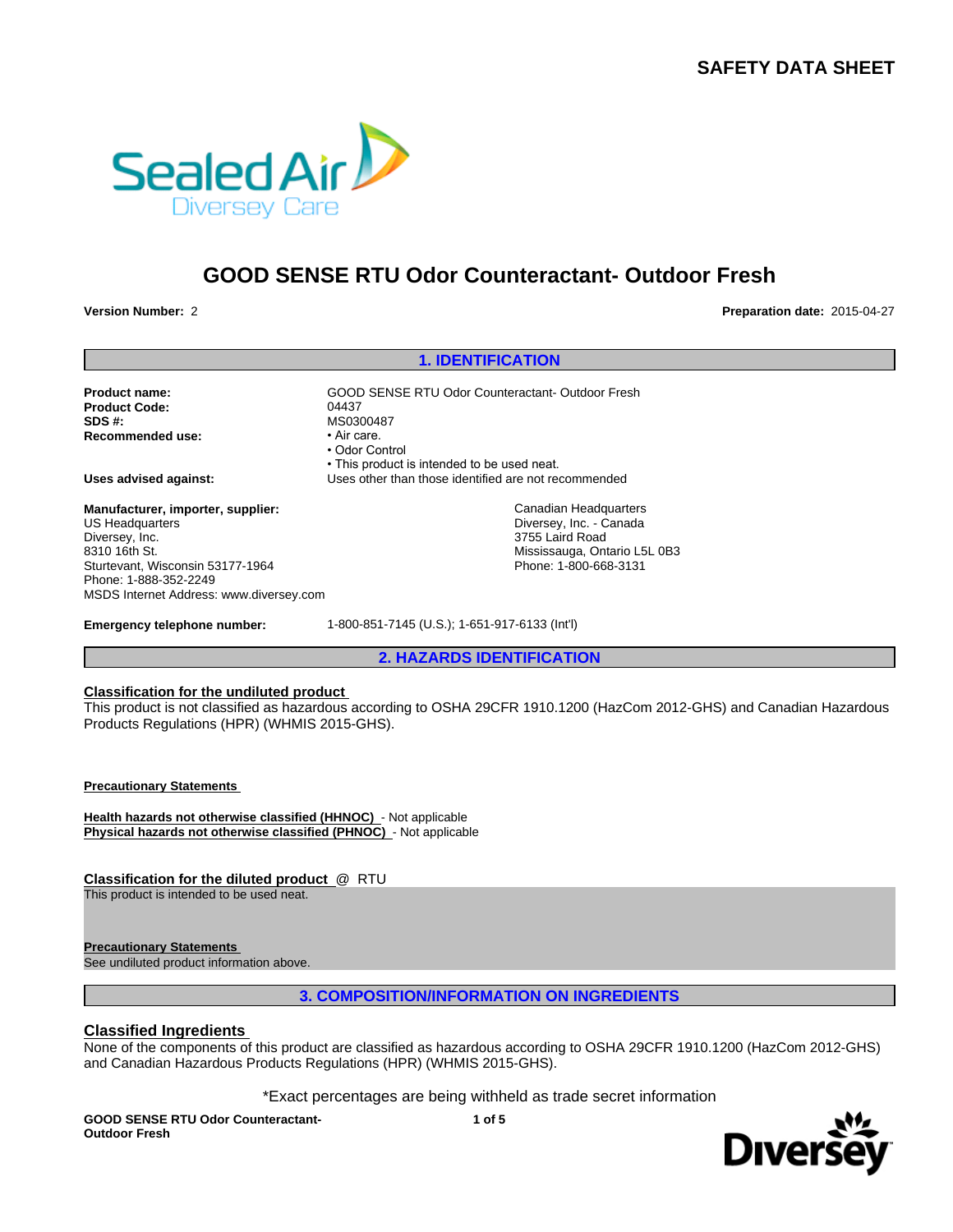# **4. FIRST AID MEASURES**

# **Undiluted Product:**

**Eyes:** Rinse with plenty of water. If irritation occurs and persists, get medical attention. **Skin:** Rinse with plenty of water. If irritation occurs and persists, get medical attention. **Inhalation:** No specific first aid measures are required. **Ingestion:** Rinse mouth with water.

**Most Important Symptoms/Effects:** No information available. **Immediate medical attention and special treatment needed** Not applicable. **Aggravated Medical Conditions:** None known.

#### **Diluted Product:**

This product is intended to be used neat.

**Eyes:** See undiluted product information above. **Skin:** See undiluted product information above. **Inhalation:** See undiluted product information above. **Ingestion:** See undiluted product information above.

# **5. FIRE-FIGHTING MEASURES**

**Specific methods:** No special methods required **Specific hazards:** 

**Suitable extinguishing media:** The product is not flammable. Extinguish fire using agent suitable for surrounding fire.

**Special protective equipment for firefighters:** As in any fire, wear self-contained breathing apparatus pressure-demand, MSHA/NIOSH (approved or equivalent) and full protective gear.

**Extinguishing media which must not be used for safety reasons:** No information available.

# **6. ACCIDENTAL RELEASE MEASURES**

**Personal precautions:** Not applicable. **Environmental precautions and clean-up methods:**

Clean-up methods - large spillage. Absorb spill with inert material (e.g. dry sand or earth), then place in a chemical waste container. Use a water rinse for final clean-up.

# **7. HANDLING AND STORAGE**

**Handling:** Handle in accordance with good industrial hygiene and safety practice. FOR COMMERCIAL AND INDUSTRIAL USE ONLY. **Storage:** Protect from freezing. Keep tightly closed in a dry, cool and well-ventilated place. KEEP OUT OF REACH OF CHILDREN. **Aerosol Level (if applicable) :** Not applicable

**8. EXPOSURE CONTROLS / PERSONAL PROTECTION**

**Exposure Guidelines:** .

#### **Undiluted Product:**

**Engineering measures to reduce exposure:** No special ventilation requirements

**Personal Protective Equipment**<br> **Eye protection: Eye protection:** No special requirements under normal use conditions. **Hand protection:** No special requirements under normal use conditions. **Skin and body protection:** No special requirements under normal use conditions. **Respiratory protection:** No special requirements under normal use conditions. **Hygiene measures:** Handle in accordance with good industrial hygiene and safety practice.

**Diluted Product:**  This product is intended to be used neat.

**Personal Protective Equipment**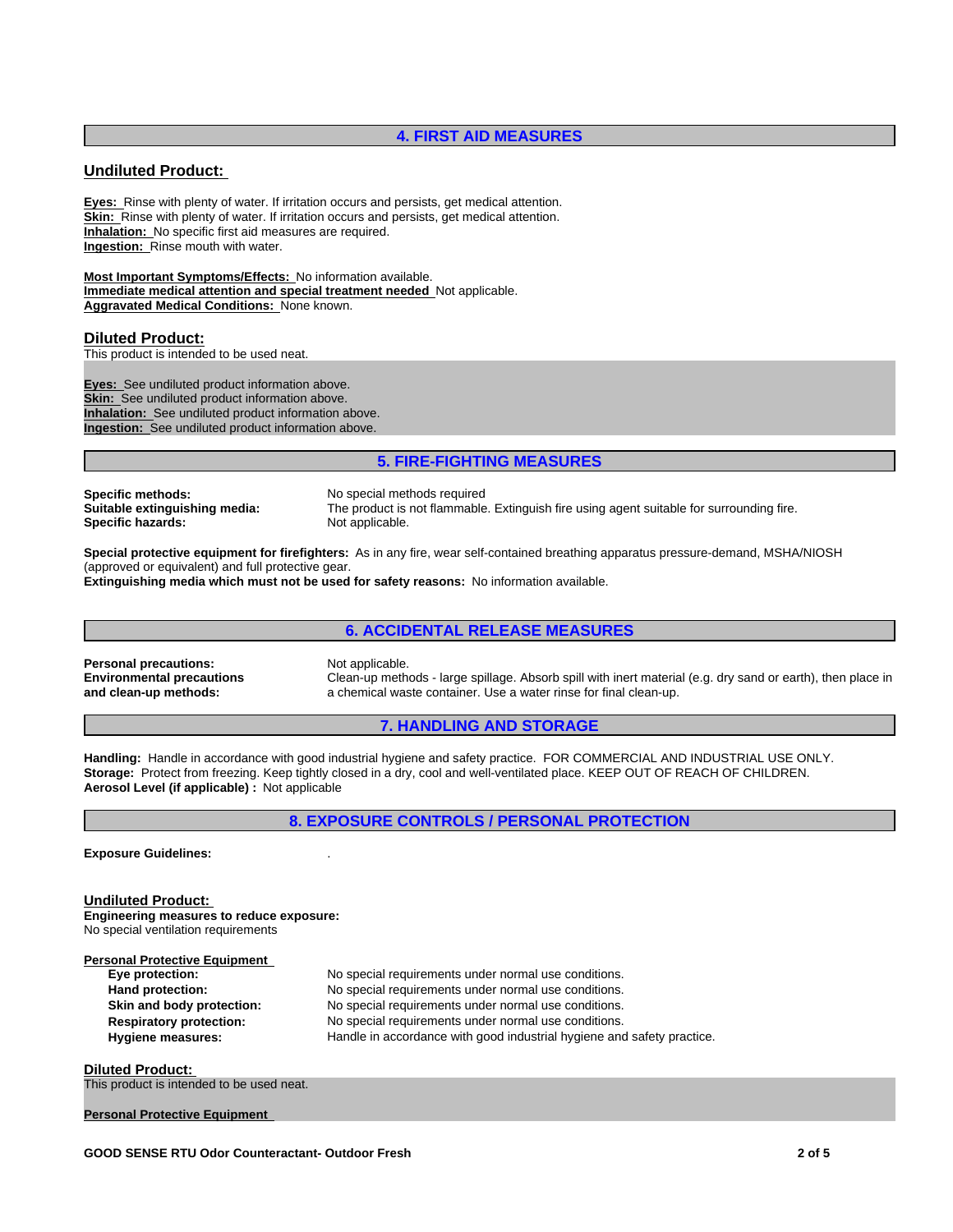**Eye protection:** No personal protective equipment required under normal use conditions. **Hand protection:** No personal protective equipment required under normal use conditions. **Skin and body protection:** No personal protective equipment required under normal use conditions. **Respiratory protection:** No personal protective equipment required under normal use conditions. **Hygiene measures:** Handle in accordance with good industrial hygiene and safety practice.

# **9. PHYSICAL AND CHEMICAL PROPERTIES:**

| <b>Physical State: Liquid</b>                                            | <b>Color:</b> Clear, Colorless                                    |
|--------------------------------------------------------------------------|-------------------------------------------------------------------|
| <b>Evaporation Rate: No information available</b>                        | <b>Odor:</b> Fresh                                                |
| <b>Odor threshold:</b> No information available.                         | <b>Boiling point/range: Not determined</b>                        |
| <b>Melting point/range: Not determined</b>                               | <b>Decomposition temperature:</b> Not determined                  |
| Autoignition temperature: No information available                       | <b>Solubility: Completely Soluble</b>                             |
| <b>Solubility in other solvents:</b> No information available            | Relative Density (relative to water): 0.993                       |
| Density: 8.28 lbs/gal 0.993 Kg/L                                         | Vapor density: No information available                           |
| <b>Bulk density:</b> No information available                            | Vapor pressure: No information available.                         |
| <b>Flash point:</b> $> 200 \, \text{°F} > 93.3 \, \text{°C}$             | Partition coefficient (n-octanol/water): No information available |
| <b>Dilution Flash Point: 200 °F 93.4 °C</b>                              | Viscosity: No information available                               |
| <b>Elemental Phosphorus:</b> - % by wt.                                  | <b>VOC:</b> 0 % $*$                                               |
| <b>pH</b> : 7                                                            | VOC % by wt. at use dilution $0\%$ *                              |
| Dilution pH: 7 @ RTU                                                     | <b>Flammability (Solid or Gas): Not applicable</b>                |
| <b>Metal Corrosion: Not determined</b>                                   |                                                                   |
| <b>Explosion limits: - upper:</b> Not determined - lower: Not determined |                                                                   |

\* - Title 17, California Code of Regulations, Division 3, Chapter 1, Subchapter 8.5, Article 2, Consumer Products, Sections 94508

#### **10. STABILITY AND REACTIVITY**

**Reactivity:** Not Applicable **Stability:** Not Applicable Stability: **Hazardous decomposition products:**<br>Materials to avoid: **Conditions to avoid:** No information available.

The product is stable<br>None reasonably foreseeable. Do not mix with any other product or chemical unless specified in the use directions.

**11. TOXICOLOGICAL INFORMATION**

#### **Information on likely routes of exposure:**

Eye contact, Skin contact, Inhalation, Ingestion

# **Delayed, immediate, or chronic effects and symptoms from short and long-term exposure**

**Skin contact:** Unlikely to be irritant in normal use. **Eye contact:** May be mildly irritating to eyes. **Ingestion:** No information available. **Inhalation:** No information available. **Sensitization:** No known effects. **Target Organs (SE):** None known **Target Organs (RE):** None known

#### **Numerical measures of toxicity**<br>**ATE - Oral (mg/kg):**  $>5000$ ATE - Oral (mg/kg): **ATE - Inhalatory, mists (mg/l):** >20

**12. ECOLOGICAL INFORMATION**

**Ecotoxicity:** No information available.

**Persistence and Degradability:** No information available.

**Bioaccumulation:** No information available.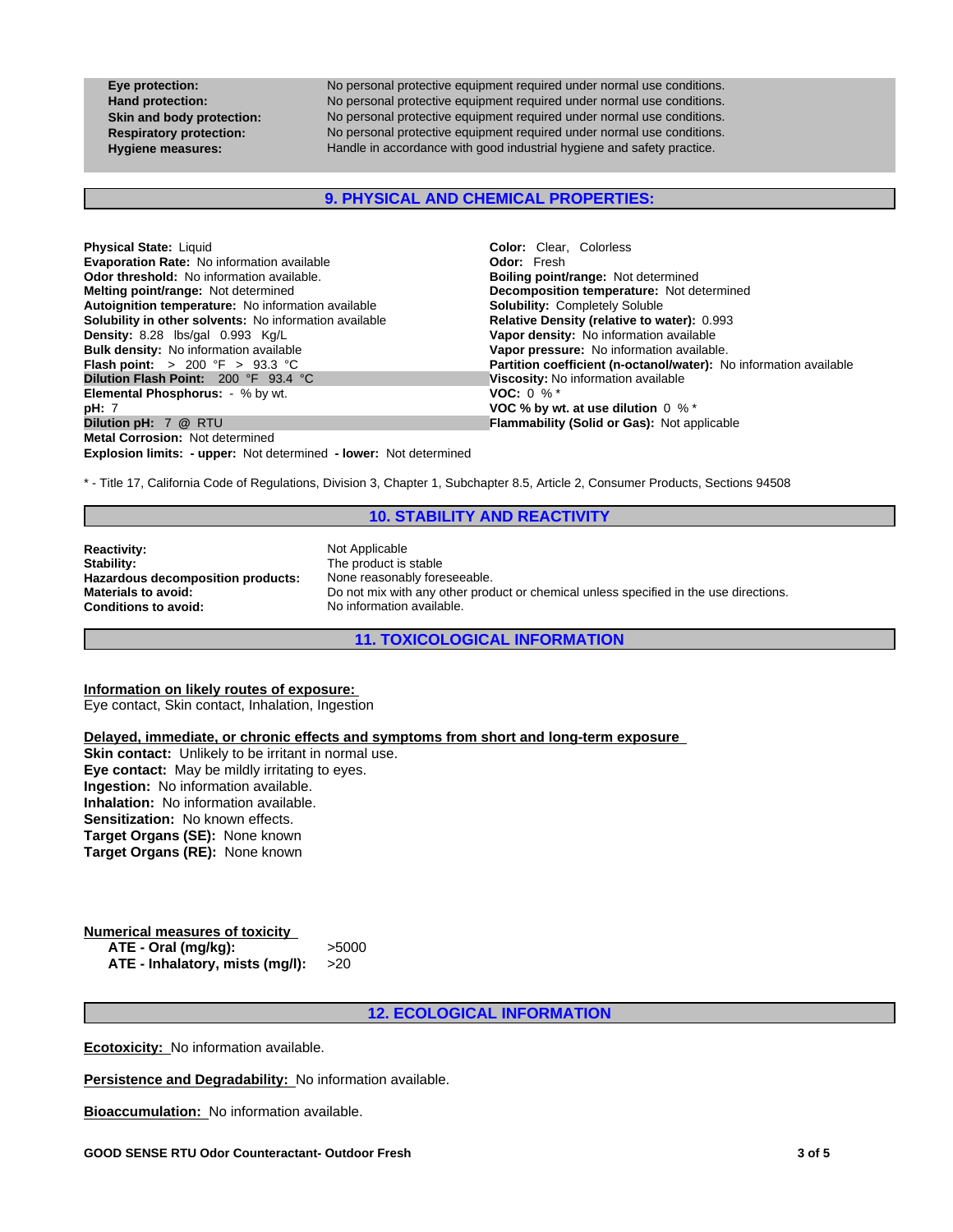# **13. DISPOSAL CONSIDERATIONS**

**Waste from residues / unused products:** This product, as sold, if discarded or disposed, is not a hazardous waste according to Federal regulations (40 CFR 261.4 (b)(4)). Dispose in compliance with all Federal, state, provincial, and local laws and regulations. **Contaminated Packaging:** Do not re-use empty containers. **RCRA Hazard Class (undiluted product):** Not Regulated

# **14. TRANSPORT INFORMATION**

**DOT/TDG/IMDG:** Proper shipping descriptions can vary by pack size. Please refer to the Diversey HazMat Library, **only available through Internet Explorer**, http://naextranet.diversey.com/dot/, for up to date shipping information.

#### **DOT (Ground) Bill of Lading Description:** DEODORANTS

#### **IMDG (Ocean) Bill of Lading Description:** DEODORANTS

# **15. REGULATORY INFORMATION**

#### **International Inventories at CAS# Level**

All components of this product are listed on the following inventories: U.S.A. (TSCA), Canada (DSL/NDSL).

#### **U.S. Regulations**

**California Proposition 65:** This product is not subject to the reporting requirements under California's Proposition 65.

#### **RIGHT TO KNOW (RTK)**

| Ingredient(s)                    | CAS#           | <b>MARTK:</b> | <b>NJRTK:</b> | <b>PARTK:</b> | <b>RIRTK:</b> |
|----------------------------------|----------------|---------------|---------------|---------------|---------------|
| Water                            | 7732-18-5      |               |               |               |               |
| Alcohol ethoxylates              | 68439-46-3     |               |               |               |               |
| Sodium xylene sulfonate          | 1300-72-7      |               |               |               |               |
| Sodium lauryl sulfate            | $151 - 21 - 3$ |               |               |               |               |
| Cyclohexanol, 4-(1,1-dimethyl)-, | 32210-23-4     |               |               |               |               |
| acetate                          |                |               |               |               |               |

#### **CERCLA/ SARA**

#### **SARA 311/312 Hazard Categories**

| Immediate:                         |  |
|------------------------------------|--|
| Delayed:                           |  |
| Fire:                              |  |
| <b>Reactivity:</b>                 |  |
| <b>Sudden Release of Pressure:</b> |  |

#### **Canadian Regulations**

**WHMIS hazard class:** Non-controlled.

**16. OTHER INFORMATION**

**NFPA (National Fire Protection Association)**  Rating Scale: (Low Hazard) 0 - 4 (Extreme Hazard)

**Health** 0 **Flammability** 0 **Instability** 0

**Version Number:** 2 **Preparation date:** 2015-04-27